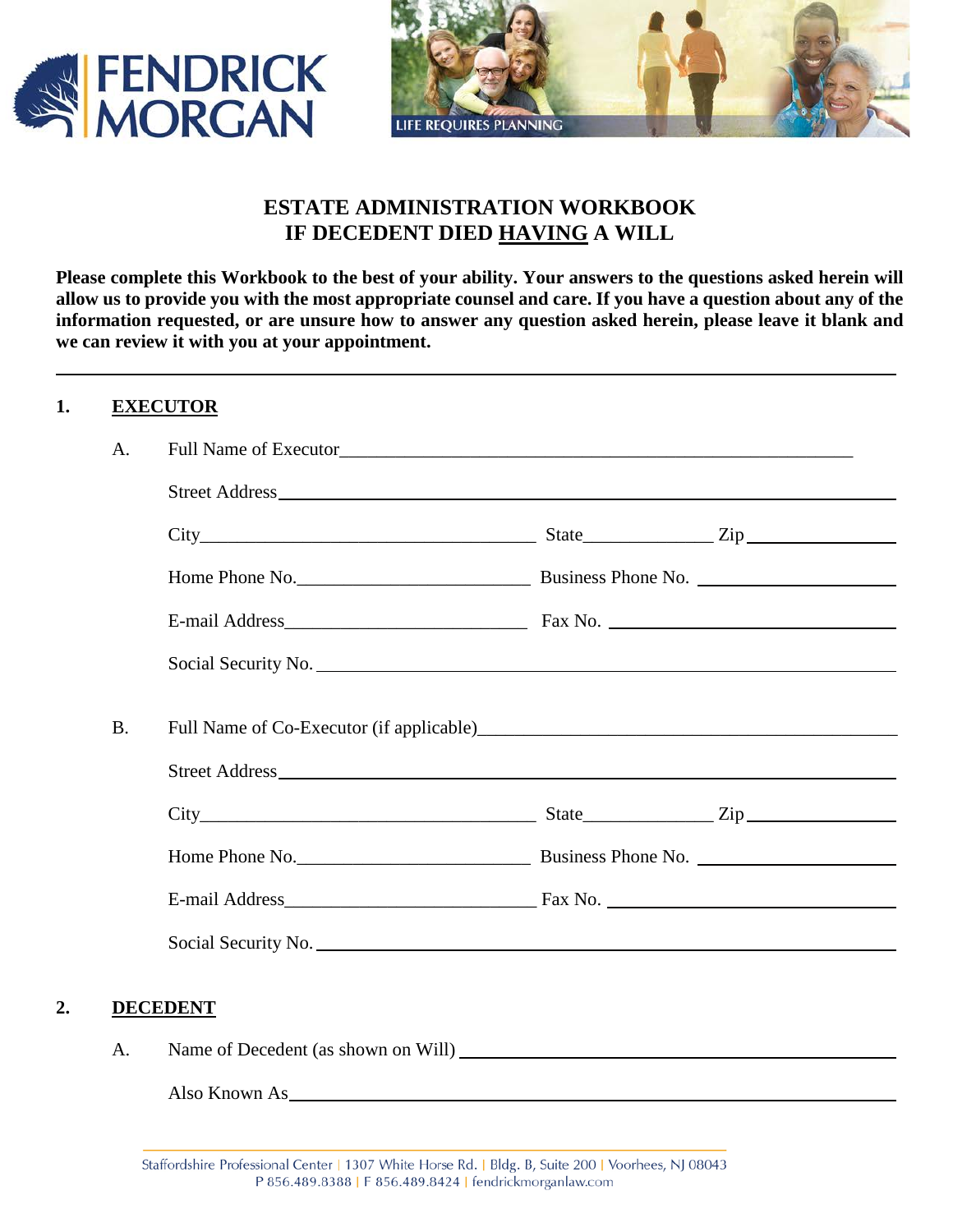| v<br>۰,<br>I     |
|------------------|
| I<br>I<br>I<br>٦ |
|                  |

| <b>B.</b> | Decedent's Domicile at Date of Death:                                                         |                                                        |  |
|-----------|-----------------------------------------------------------------------------------------------|--------------------------------------------------------|--|
|           |                                                                                               |                                                        |  |
|           | $City$ $City$ $Zip$                                                                           |                                                        |  |
|           |                                                                                               |                                                        |  |
| $C$ .     | Birth and Death Information:                                                                  |                                                        |  |
|           |                                                                                               |                                                        |  |
|           |                                                                                               | Age of Decedent at Date of Death ________              |  |
|           |                                                                                               |                                                        |  |
|           | Approximate Date Decedent Became a New Jersey Resident __________________________             |                                                        |  |
|           | $ $ USA Dther<br>Decedent was a Citizen of:                                                   | <u> 1989 - Andrea Station, Amerikaansk politiker (</u> |  |
| D.        | <b>Important Numbers:</b>                                                                     |                                                        |  |
|           |                                                                                               |                                                        |  |
|           | Dates of Service                                                                              |                                                        |  |
|           | <b>DECEDENT'S SPOUSE</b>                                                                      |                                                        |  |
|           | If Decedent's spouse is different than the Executor above, furnish the following information: |                                                        |  |
|           |                                                                                               |                                                        |  |
|           |                                                                                               |                                                        |  |
|           |                                                                                               | $City$ $City$ $Zip$                                    |  |

Home Phone No.\_\_\_\_\_\_\_\_\_\_\_\_\_\_\_\_\_\_\_\_\_\_\_\_\_\_ Business Phone No.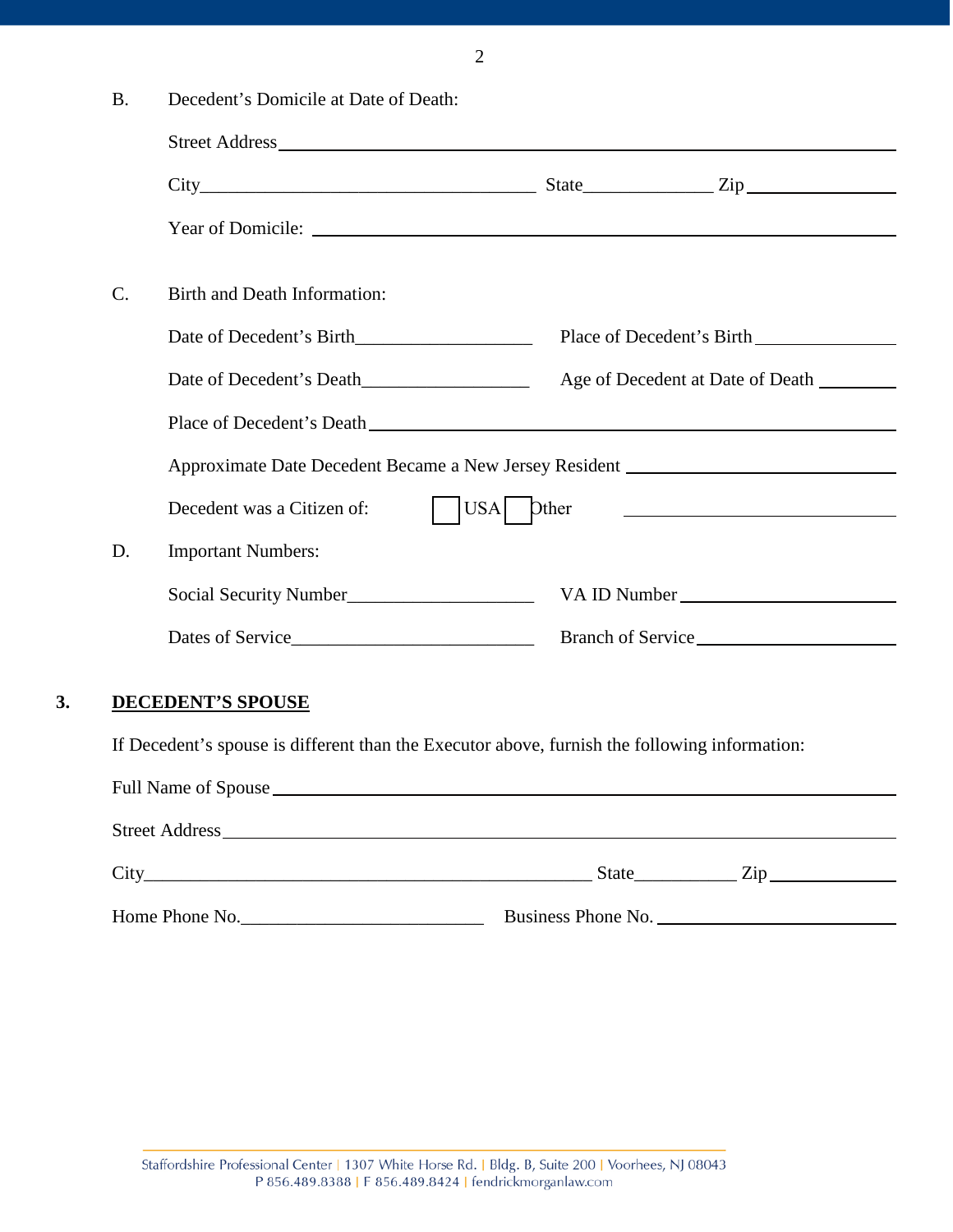## **4. PRIOR MARRIAGES**

Provide the names and addresses of all other persons to whom Decedent was married, date and manner in which such marriage was terminated (i.e., divorce, death, annulment):

| $City$ $City$ $Zip$ $Zip$<br>$\Box$ Death - Date of Death<br>□ Annulment - Date of Annulment<br><b>DECEDENT'S CHILDREN</b> (if applicable)<br>A.<br>$City$ $City$ $Zip$ $Type$<br><b>B.</b><br>Name of Child has been also been also been also been also been also been also been also been also been also been also been also been also been also been also been also been also been also been also been also been also been |  |  |                        |
|-------------------------------------------------------------------------------------------------------------------------------------------------------------------------------------------------------------------------------------------------------------------------------------------------------------------------------------------------------------------------------------------------------------------------------|--|--|------------------------|
|                                                                                                                                                                                                                                                                                                                                                                                                                               |  |  |                        |
|                                                                                                                                                                                                                                                                                                                                                                                                                               |  |  |                        |
|                                                                                                                                                                                                                                                                                                                                                                                                                               |  |  |                        |
|                                                                                                                                                                                                                                                                                                                                                                                                                               |  |  |                        |
|                                                                                                                                                                                                                                                                                                                                                                                                                               |  |  |                        |
|                                                                                                                                                                                                                                                                                                                                                                                                                               |  |  |                        |
|                                                                                                                                                                                                                                                                                                                                                                                                                               |  |  |                        |
|                                                                                                                                                                                                                                                                                                                                                                                                                               |  |  |                        |
|                                                                                                                                                                                                                                                                                                                                                                                                                               |  |  |                        |
|                                                                                                                                                                                                                                                                                                                                                                                                                               |  |  | Social Security Number |
|                                                                                                                                                                                                                                                                                                                                                                                                                               |  |  |                        |
|                                                                                                                                                                                                                                                                                                                                                                                                                               |  |  |                        |
|                                                                                                                                                                                                                                                                                                                                                                                                                               |  |  |                        |
|                                                                                                                                                                                                                                                                                                                                                                                                                               |  |  |                        |
|                                                                                                                                                                                                                                                                                                                                                                                                                               |  |  |                        |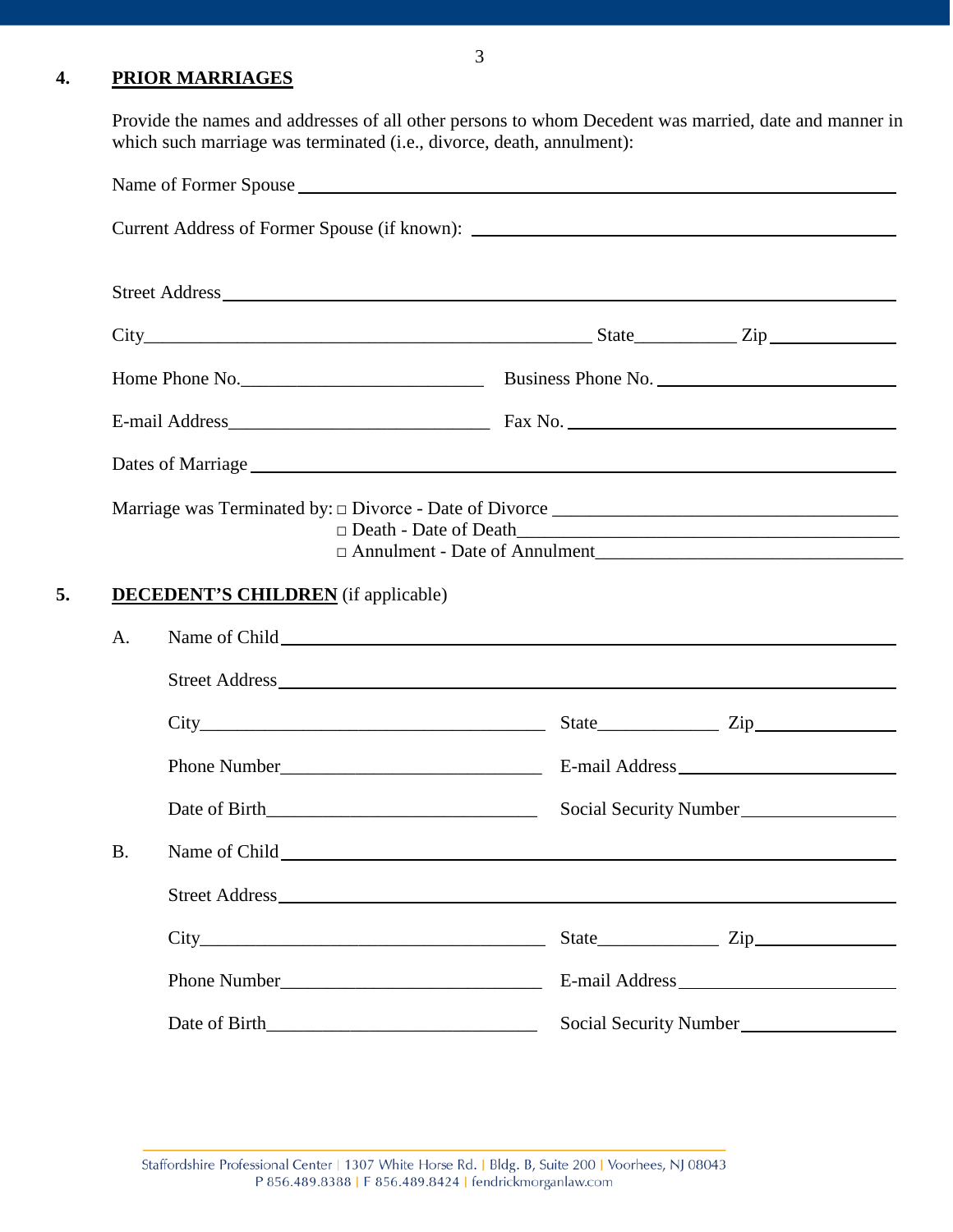|                                                                         | Social Security Number |  |  |
|-------------------------------------------------------------------------|------------------------|--|--|
|                                                                         |                        |  |  |
|                                                                         |                        |  |  |
|                                                                         | $City$ $Zip$ $Zip$     |  |  |
|                                                                         |                        |  |  |
|                                                                         | Social Security Number |  |  |
|                                                                         |                        |  |  |
|                                                                         |                        |  |  |
|                                                                         |                        |  |  |
|                                                                         |                        |  |  |
| Date of Birth                                                           | Social Security Number |  |  |
| Did any of Decedent's children predecease Decedent?                     | Yes<br>N <sub>0</sub>  |  |  |
| If so, please list the child's name and the child's surviving children: |                        |  |  |
|                                                                         |                        |  |  |
| Name(s) of Deceased Child's Surviving Child(ren):                       |                        |  |  |
|                                                                         |                        |  |  |
|                                                                         |                        |  |  |
|                                                                         |                        |  |  |

If any are minors, list name of parent or legal guardian

4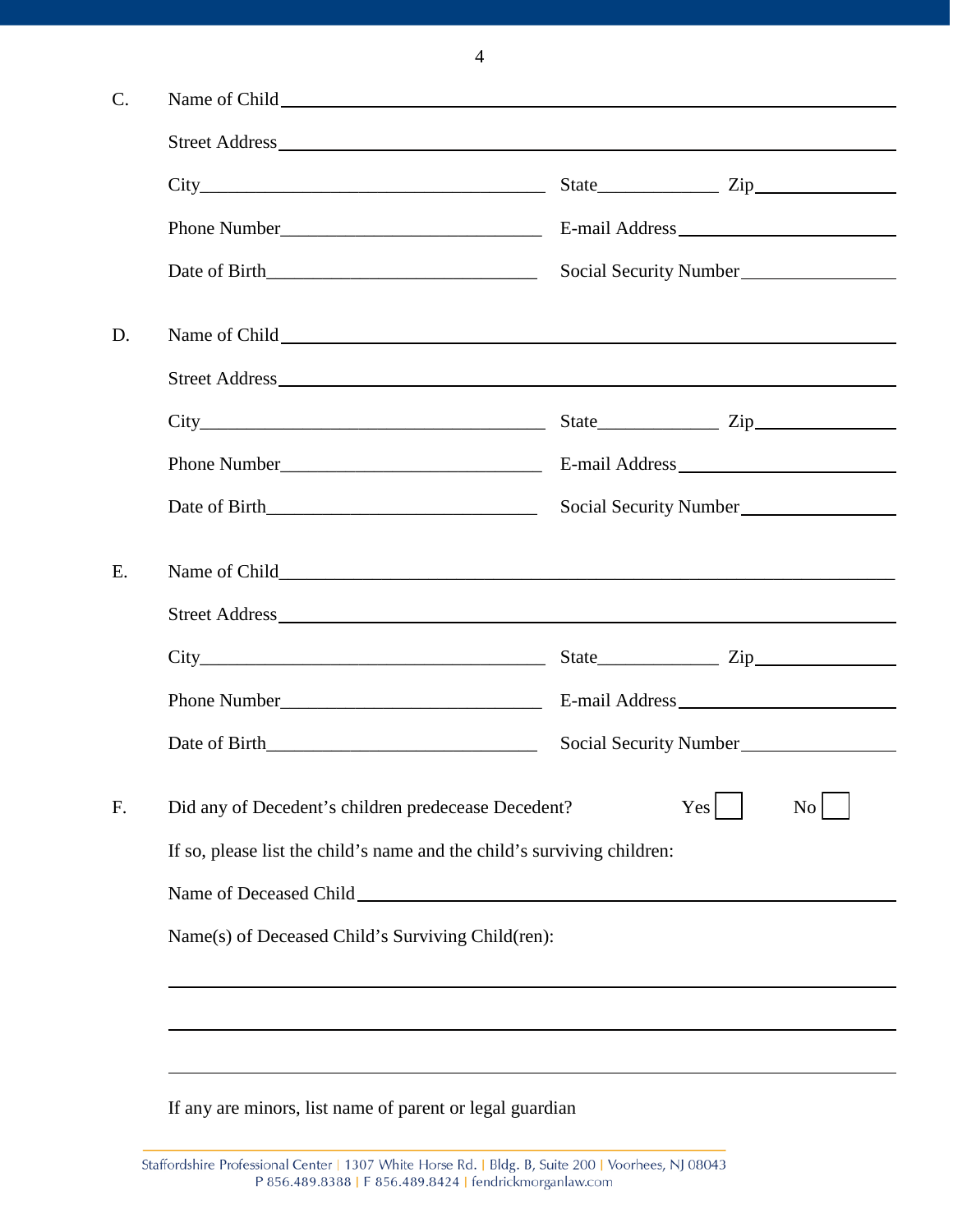**6. DECEDENT'S FAMILY AND OTHER DECEDENTS INCLUDED IN WILL**

|  | List the names of any persons included in the Will, other than Decedent's spouse or children: |  |
|--|-----------------------------------------------------------------------------------------------|--|
|  |                                                                                               |  |

| (1) |                         |  |                                       |  |  |
|-----|-------------------------|--|---------------------------------------|--|--|
|     |                         |  |                                       |  |  |
|     | $City$ $Zip$ $Step$     |  |                                       |  |  |
|     |                         |  |                                       |  |  |
| (2) | Name                    |  |                                       |  |  |
|     |                         |  |                                       |  |  |
|     | $City$ $2ip$ $2ip$      |  |                                       |  |  |
|     |                         |  |                                       |  |  |
| (3) | Name                    |  |                                       |  |  |
|     |                         |  |                                       |  |  |
|     |                         |  |                                       |  |  |
|     |                         |  |                                       |  |  |
| (4) | Name                    |  |                                       |  |  |
|     |                         |  |                                       |  |  |
|     |                         |  |                                       |  |  |
|     |                         |  |                                       |  |  |
| (5) |                         |  |                                       |  |  |
|     |                         |  |                                       |  |  |
|     |                         |  | State $\frac{\text{Xip}}{\text{Xip}}$ |  |  |
|     | Phone No. $\frac{1}{2}$ |  |                                       |  |  |

Staffordshire Professional Center | 1307 White Horse Rd. | Bldg. B, Suite 200 | Voorhees, NJ 08043 P 856.489.8388 | F 856.489.8424 | fendrickmorganlaw.com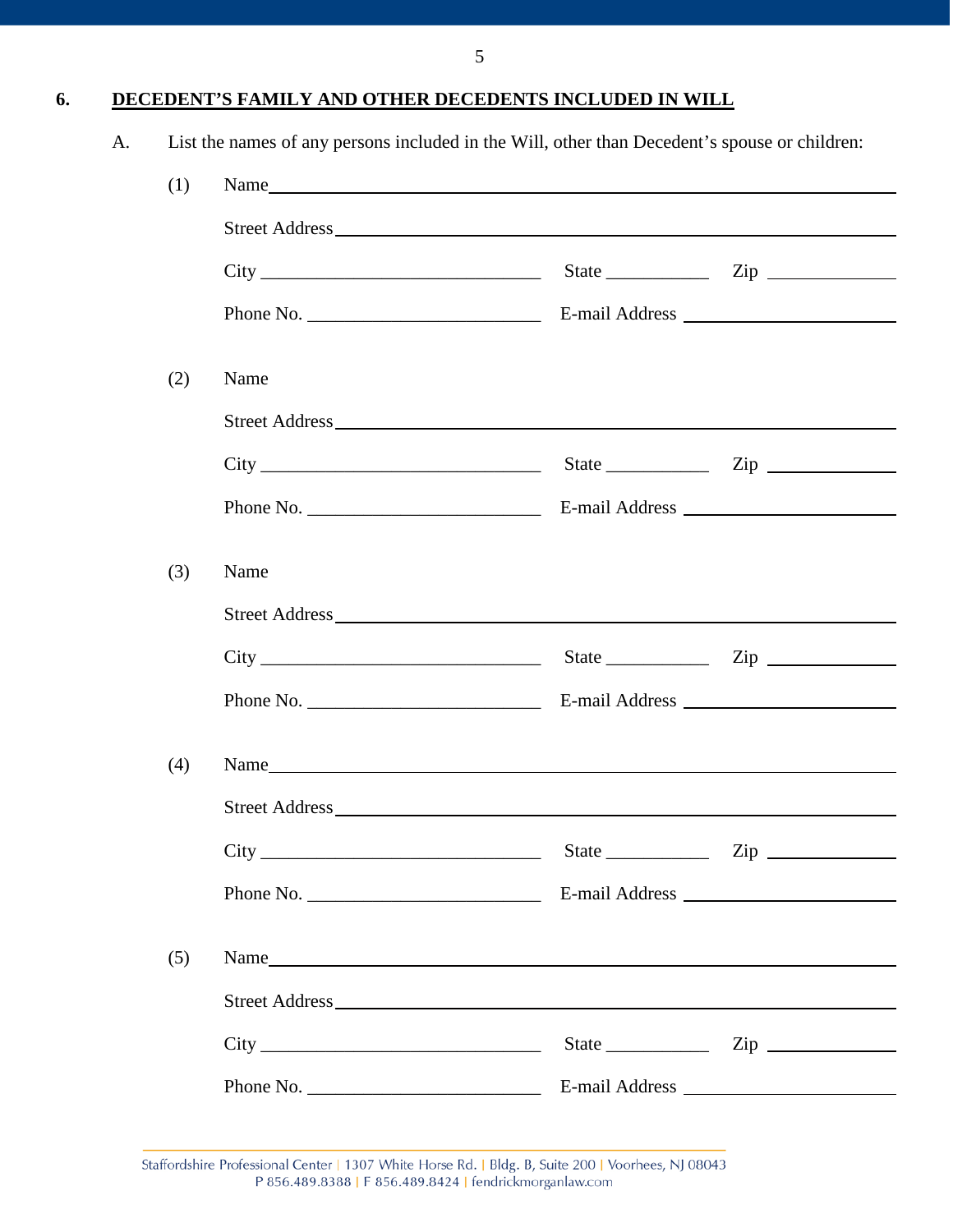# **7. EMPLOYMENT**

| Name of Decedent's Current or Former Employer                                                                                                                                                                                  |  |  |
|--------------------------------------------------------------------------------------------------------------------------------------------------------------------------------------------------------------------------------|--|--|
|                                                                                                                                                                                                                                |  |  |
|                                                                                                                                                                                                                                |  |  |
| Phone No. The Commission of the Commission Commission Commission Commission Commission Commission Commission Commission Commission Commission Commission Commission Commission Commission Commission Commission Commission Com |  |  |
|                                                                                                                                                                                                                                |  |  |
|                                                                                                                                                                                                                                |  |  |
|                                                                                                                                                                                                                                |  |  |

### **8. PRIOR GIFTS**

Did Decedent make any gifts in excess of \$10,000 in any calendar year to any one individual? □ Yes □ No

If yes, please attach a list of the names and addresses of the recipients, the dates, and the amounts.

### **9. SAFE DEPOSIT BOX**

|     | Name of Bank                                                                                         |                   |          |
|-----|------------------------------------------------------------------------------------------------------|-------------------|----------|
|     |                                                                                                      |                   |          |
|     |                                                                                                      |                   |          |
|     | $City$ $City$ $Zip$                                                                                  |                   |          |
|     | Phone No.                                                                                            | Fax No.           |          |
|     | Name(s) in Which Box Was Held                                                                        |                   |          |
| 10. | SOCIAL SECURITY AND VETERAN'S BENEFITS                                                               |                   |          |
|     | Has Funeral Director applied for lump sum death benefit?                                             | Yes               | No       |
|     | Has Surviving Spouse applied for survivor's benefit?                                                 | Yes               | No       |
|     | Is Decedent a Veteran?<br>If yes, has Funeral Director applied for Veteran's benefit for head stone? | <b>Yes</b><br>Yes | No<br>No |

6